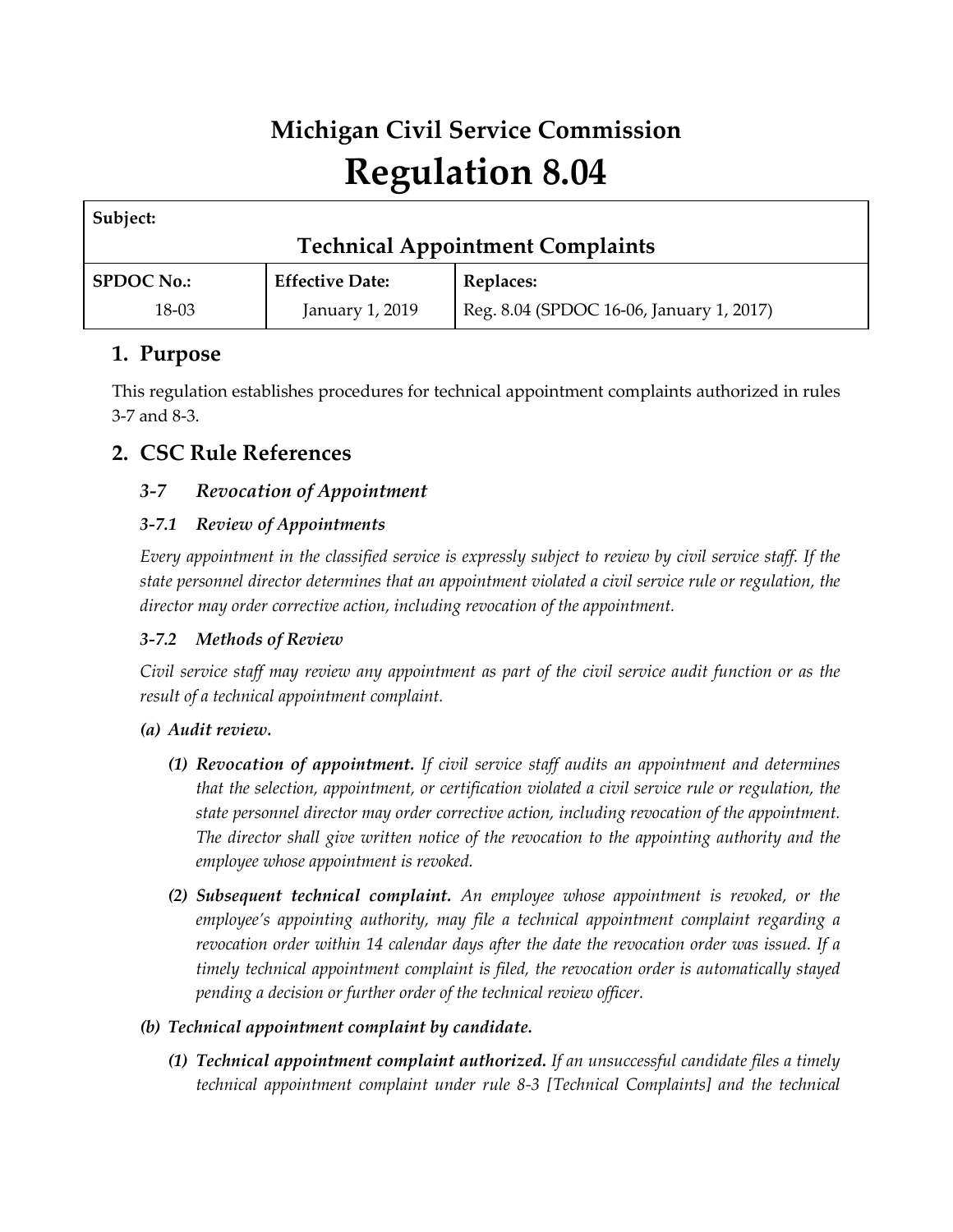*review officer determines that the challenged appointment violated a civil service rule or regulation, the officer may order corrective action, including revocation of the challenged appointment.*

*(2) Notice to incumbent. If a technical appointment complaint is filed, the incumbent employee whose appointment is being challenged in the complaint is entitled to notice of the complaint and an opportunity to defend the appointment. If the technical review officer revokes an incumbent employee's appointment, that incumbent employee is bound by the determination of the technical review officer, including revocation of the incumbent employee's appointment.*

## *3-7.3 Effect of Revocation of Appointment*

*When the state personnel director or a technical review officer revokes an appointment, the employment status of the employee whose appointment is revoked is determined as follows:*

- *(a) Employee with continuing status. If the employee had continuing status at the time of the appointment, the employee is to be retained in a position within the agency that appointed the employee at a classification and level in which the employee had continuing status at the time of the appointment. If no such position is available within the agency at the time of the revocation, the employee may exercise employment preference.*
- *(b) Employee without continuing status. If the employee had no continuing status in the classified service at the time of the appointment, the appointing authority shall separate the employee from state employment, unless the employee has otherwise been properly appointed to another position.*

## *8-3 Technical Complaints*

## *8-3.1 Complaint Regarding Technical Decision Authorized*

*An authorized individual, appointing authority, or organization may file a technical complaint with civil service technical review staff, as provided in this rule and the regulations.*

*\* \* \** 

- *(c) Technical appointment complaint.*
	- *(1) After revocation of appointment. If, as the result of a civil service audit, a person's appointment is revoked, the person or the person's appointing authority may file a technical appointment complaint.*
	- *(2) After denial of appointment. An unsuccessful candidate who alleges that the selection, appointment, or certification process for the position violated a civil service rule or regulation may file a technical appointment complaint.*

## *8-3.2 Time Limits*

*(a) Technical appointment complaint. An unsuccessful candidate who alleges that the selection, appointment, or certification process for a position violated a civil service rule or regulation must*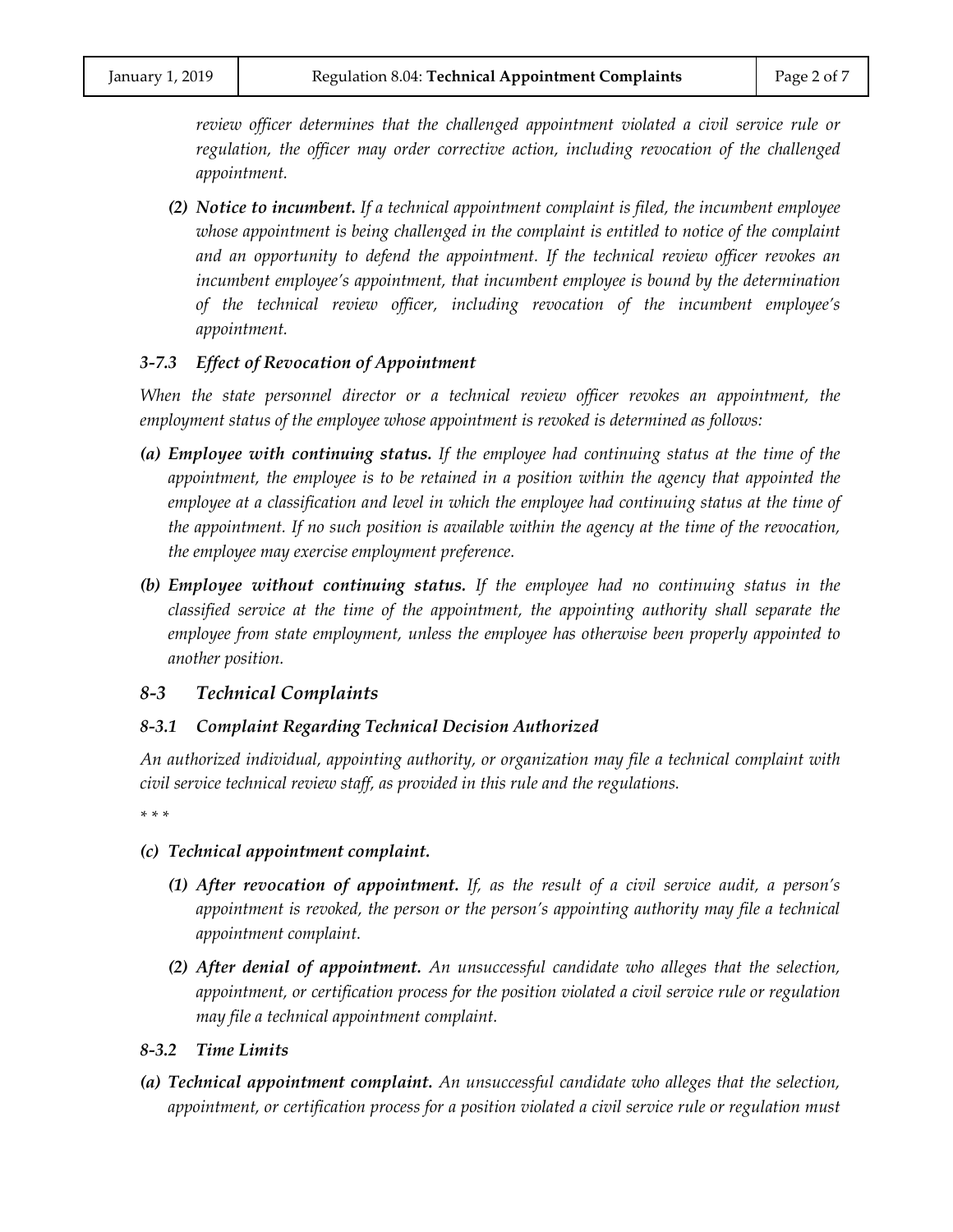*file a technical appointment complaint with civil service technical review staff within the following time limits:*

- *(1) Notice mailed. If the appointing authority mailed or delivered notice to the candidate that the candidate was removed from the selection process or that another person was appointed to the position, the candidate must file the technical appointment complaint no later than 14 calendar days after the later of (1) the effective date of the challenged appointment or (2) the date of the notice.*
- *(2) No notice mailed. If the appointing authority does not mail or deliver notice to the candidate, the candidate must file the technical appointment complaint within 6 months after the effective date of the challenged appointment.*

*\* \* \** 

#### *8-3.3 Civil Service Technical Review*

- *(a) Referral to technical review officer. If the technical complaint is not administratively dismissed under rule 8-4 [Summary Dismissal], a technical review officer shall conduct an expeditious review in accordance with the civil service rules and regulations.*
- *(b) Technical review procedures.*
	- *(1) Hearing not authorized. A technical review officer is not authorized to conduct a hearing.*
	- *(2) Technical appointment complaint; certified question. If the technical review officer determines that a technical appointment complaint raises a genuine issue as to any material*  fact that cannot be adequately determined under the technical complaint procedures, the *technical review officer may certify one or more questions of fact to a hearing officer to conduct a hearing and issue a recommended decision to the technical review officer, as provided in the civil service regulations.*
	- *(3) Technical review decision. At the conclusion of the technical review, the technical review officer shall issue a final technical review decision setting forth the review officer's material findings of fact, conclusions of law, and remedial orders, if any. The final technical review decision shall be based on (1) the technical expertise of the review officer, (2) the civil service rules and regulations, (3) agency records, and (4) the documents and written submissions of the parties. In a review of a technical appointment complaint, the technical review officer shall also consider the written recommendation of the hearing officer on any certified question of fact.*

#### *8-3.4 Further Appeal to Commission Authorized*

*An interested party in a technical review proceeding may file an appeal of a final technical review decision, including a summary dismissal of the technical complaint, to the civil service commission, as provided in the civil service rules and regulations.*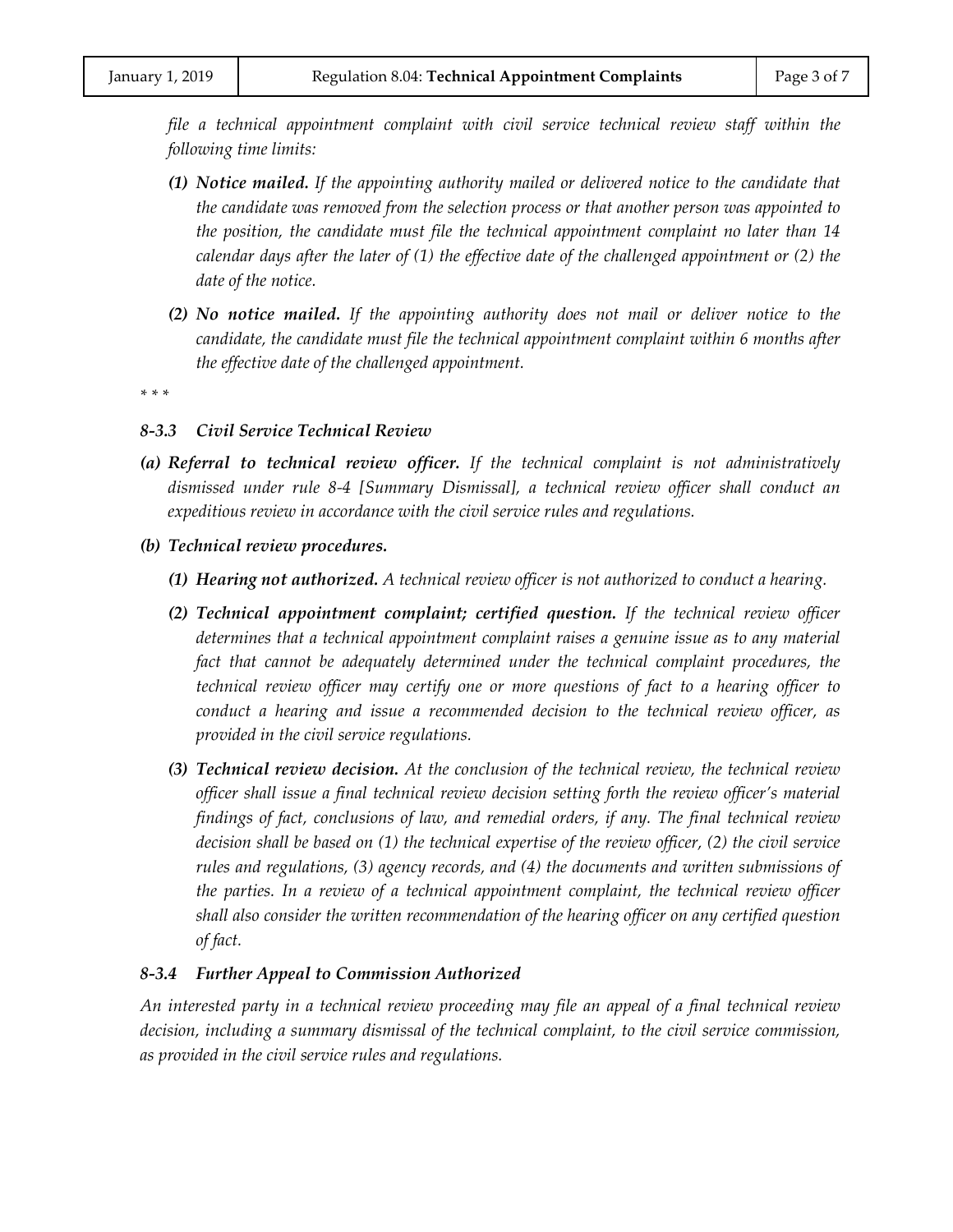## *8-3.5 Effective Date of Decision of Technical Review Officer*

*\* \* \** 

*(c) Technical appointment complaint. A technical review decision on a technical appointment complaint is final and binding on the parties 29 calendar days after the date the decision was issued unless either (1) the decision provides for a later effective date or (2) an interested party files a further appeal to the civil service commission within 28 calendar days after the date of the decision. If a party files a timely application for leave to appeal, the effective date of the decision is automatically stayed pending further order of the employment relations board or civil service commission.*

## *8-3.6 Exclusive Technical Appointment Reviews*

- *(a) Exclusive proceeding. The technical appointment review is the exclusive proceeding for any candidate or employee, including an exclusively represented employee, to bring a complaint that arises out of (1) the selection, appointment, or certification of a candidate for a position in the classified service or (2) the revocation of an appointment after a civil service audit. A candidate, employee, and appointing authority are prohibited from using either the civil service grievance process provided in rule 8-1 [Grievances] or a negotiated grievance process permitted by rule 6- 9.6 [Negotiated Grievance Procedures].*
- *(b) Incumbent employee. If a technical appointment complaint is filed, the technical appointment review is the exclusive proceeding in which an incumbent employee whose appointment is challenged may appear and defend the employee's own selection, appointment, or certification. An incumbent employee whose appointment is challenged and who is given notice of the technical appointment complaint and the opportunity to appear and defend the appointment in the technical appointment review is bound by the final technical appointment decision. The incumbent employee cannot later file a separate technical complaint or grievance regarding either (1) the incumbent employee's original selection, appointment, or certification or (2) the result of the technical appointment decision, including revocation of the incumbent employee's appointment.*

# **3. Definitions**

## **A. CSC Rule Definitions.**

- *1. Candidate means a qualified person who requested to be considered for appointment to a specific position in the classified service and who was considered by the appointing authority.*
- *2. Technical decision includes each of the following individual decisions:*

*\* \* \**

*(c) Technical appointment decision means (1) a decision of an appointing authority appointing a candidate to a position in the classified service or (2) a decision of civil service staff certifying or revoking an appointment to a position in the classified service.*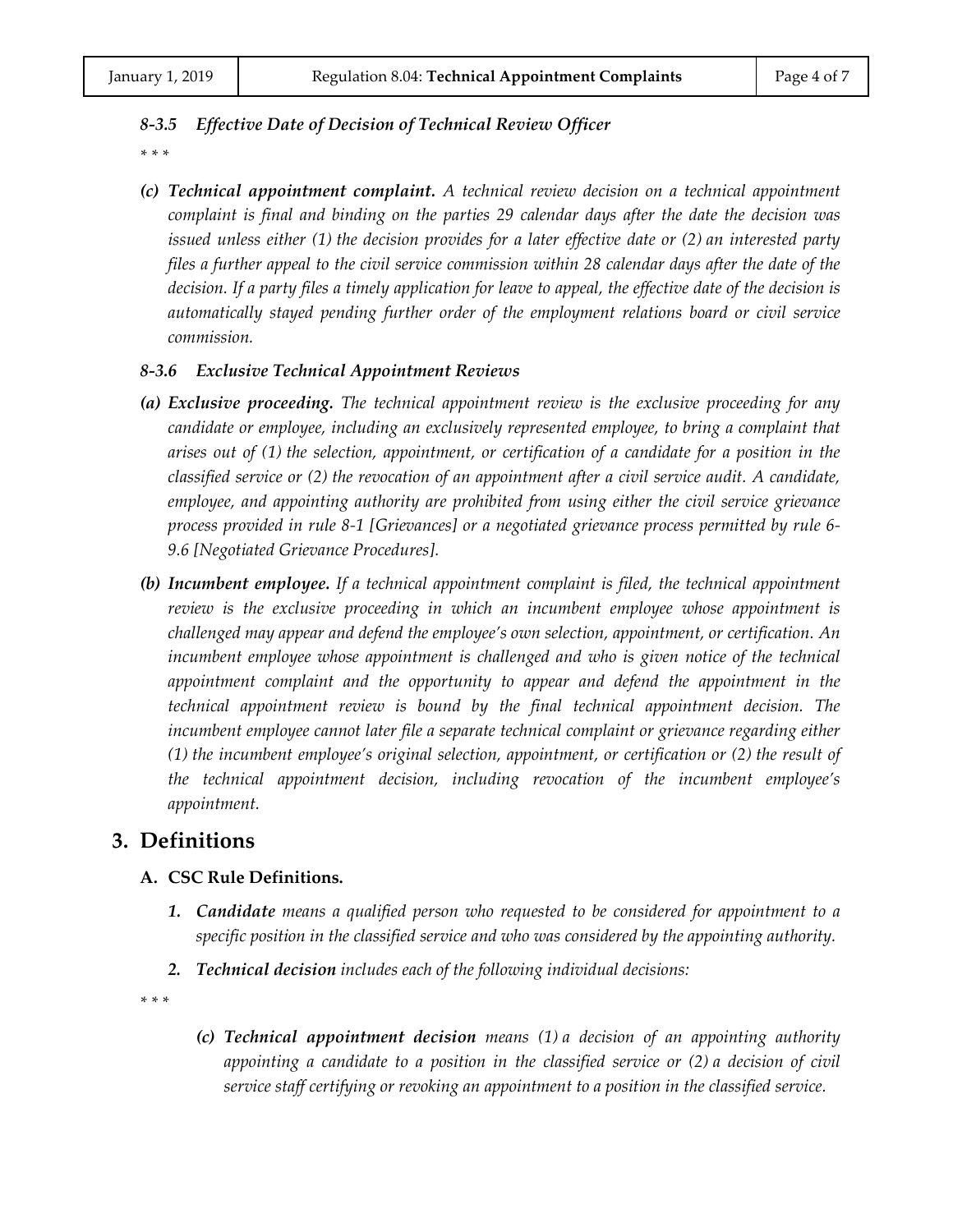## **B. Definitions in This Regulation.**

- 1. **Appointee** means a classified employee whose appointment is (1) vacated by Civil Service staff or (2) challenged by an unsuccessful candidate for the position.
- 2. **Appointing authority** means the appointing authority that made the disputed appointment.
- 3. **Considered by the appointing authority** means a qualified candidate who (1) met any screening criteria established by the appointing authority and (2) was interviewed or otherwise comparably evaluated by the appointing authority.

# **4. Standards**

# **A. Filing Complaints.**

- 1. An employee whose appointment is revoked because of a Civil Service audit or an unsuccessful candidate directly affected by a technical appointment decision may file a technical complaint with the Office of Technical Complaints. The complaint must be submitted on the Technical Complaint form (CS-212) to [MCSC-](mailto:MCSC-OTC@mi.gov)[OTC@mi.gov.](mailto:MCSC-OTC@mi.gov)
- 2. **Complaint.** The complaint must include:
	- a. All information required in part A of the CS-212 for each complainant.
	- b. A clear and concise description of the technical appointment decision questioned in Part B of the CS-212, including any additional information required in the form's instructions.
	- c. A complete statement of why the technical appointment decision (1) violated article 11, § 5 of the Michigan Constitution; (2) violated a rule or regulation; or (3) was arbitrary and capricious.
	- d. Any documentary evidence that the complainant believes supports the technical complaint.
	- e. A clear statement of the desired outcome of the complaint, which must be within the authority of Civil Service to grant.
	- f. Each complainant's signature, which can be a scanned document of an actual signature or a complainant's typed name followed by "/s/" (e.g., "John Doe /s/").
	- g. The name, mailing address, and email address of the complainant's representative, if any.
- 3. **Time Limits.** If notice of the technical appointment decision was provided, the complaint must be received by the Office of Technical Complaints within 14 days after the later of the decision's effective date or the date notice of the decision was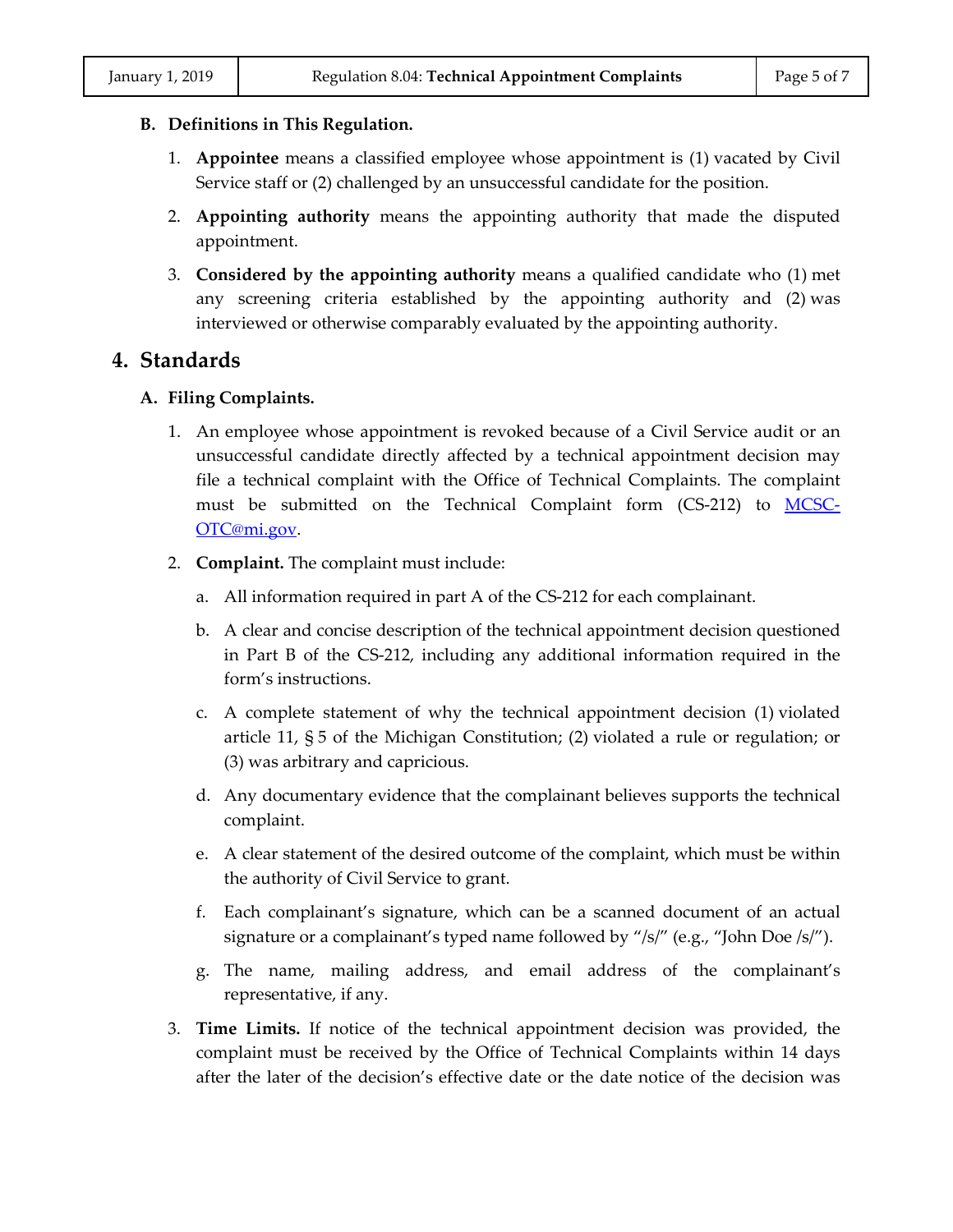provided. If no notice was provided, a complaint must be filed within six months after the appointment's effective date.

- 4. **Extension.** The technical review officer may grant an extension to file if, before the filing deadline passes, the complainant shows sufficient justification.
- **B. Administrative Denial of Complaint.** In addition to the reasons in rule 8-4, a technical appointment complaint may be administratively dismissed without prior notice if:
	- 1. The complaint fails to set forth allegations with sufficient particularity to permit review.
	- 2. The complaint fails to allege a violation of a rule or regulation or article 11, § 5, of the Michigan Constitution.
	- 3. The complainant was not a qualified candidate considered by the appointing authority.
	- 4. The complaint fails for other good and sufficient reason to warrant further review.

## **C. Complaint Investigation.**

- 1. If a complaint is not summarily or administratively dismissed, the Office of Technical Complaints shall give notice of the complaint to the appointing authority and any appointees and inform them of their right to participate. Notice to appointees must include notice that:
	- a. The pending complaint challenges the appointee's appointment and that the appointee may be removed or demoted as a result of the complaint.
	- b. The appointee is a party to the complaint and may present documents and argument and appeal any adverse decision.
	- c. Even if the appointee does not participate, the appointee will be bound by the final decision in response to the complaint and cannot bring a later grievance, technical appeal, or complaint to challenge the final decision's result.
- 2. The technical review officer shall offer the appointing authority and any appointees an opportunity to respond to the complaint.
- 3. A technical review officer cannot conduct a hearing, but may discuss the complaint with the complainant or other interested parties. If the complaint raises a genuine issue of material fact that cannot be adequately determined under the technical complaint procedure, the technical review officer may certify questions of fact to the Civil Service Hearings Office (CSHO). CSHO shall assign the matter to a hearing officer to conduct a hearing, as provided in rules and regulations, and issue a written recommendation on the certified question of fact to the technical review officer.